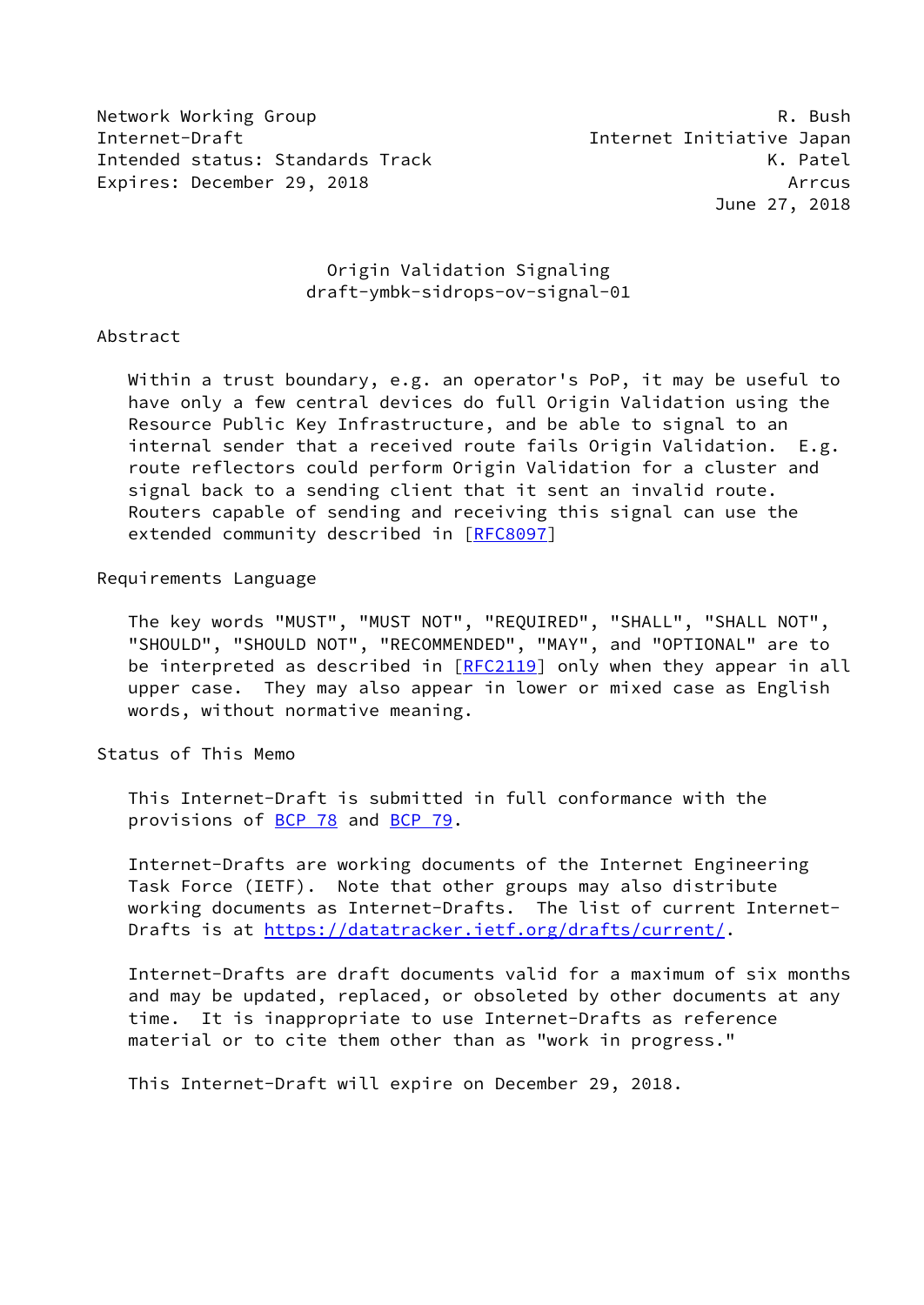| Internet-Draft | Origin Validation Signaling | June 2018 |  |
|----------------|-----------------------------|-----------|--|
|                |                             |           |  |

#### Copyright Notice

 Copyright (c) 2018 IETF Trust and the persons identified as the document authors. All rights reserved.

This document is subject to **[BCP 78](https://datatracker.ietf.org/doc/pdf/bcp78)** and the IETF Trust's Legal Provisions Relating to IETF Documents [\(https://trustee.ietf.org/license-info](https://trustee.ietf.org/license-info)) in effect on the date of publication of this document. Please review these documents carefully, as they describe your rights and restrictions with respect to this document. Code Components extracted from this document must include Simplified BSD License text as described in Section 4.e of the Trust Legal Provisions and are provided without warranty as described in the Simplified BSD License.

# <span id="page-1-0"></span>[1](#page-1-0). Introduction

 Within a routing trust boundary, e.g. an operator's Point of Presence (PoP), it may not be desirable or necessary for all routers to perform Origin Validation using the Resource Public Key Infrastructure (RPKI) per [[RFC6811](https://datatracker.ietf.org/doc/pdf/rfc6811)]. A good example is route reflectors (see [\[RFC4456](https://datatracker.ietf.org/doc/pdf/rfc4456)]).

 An RPKI-enabled device, an Evaluator, SHOULD signal receipt of an Invalid route back to the sender by announcing that route back to the sender marked with the BGP Prefix Origin Validation State Extended Community as defined in [\[RFC8097](https://datatracker.ietf.org/doc/pdf/rfc8097)] with a last octet having the value 2, meaning "Invalid." In the rest of this document we take the liberty of calling it the "community."

 We use the term "Sender" to refer to the router announcing routes to the device evaluating the Origin Validation of the announcements. Beware that the Sender receives signaling back from the Evaluator, which can be somewhat confusing.

 We use the term "Evaluator" to describe the device receiving routing announcements from senders, applying RPKI-based Origin Validation, and possibly signaling route Invalidity back to the sender(s).

### <span id="page-1-1"></span>[2](#page-1-1). Suggested Reading

It is assumed that the reader understands BGP, [\[RFC4271](https://datatracker.ietf.org/doc/pdf/rfc4271)], the RPKI, [\[RFC6480](https://datatracker.ietf.org/doc/pdf/rfc6480)], RPKI-based Prefix Validation, [\[RFC6811](https://datatracker.ietf.org/doc/pdf/rfc6811)], and the BGP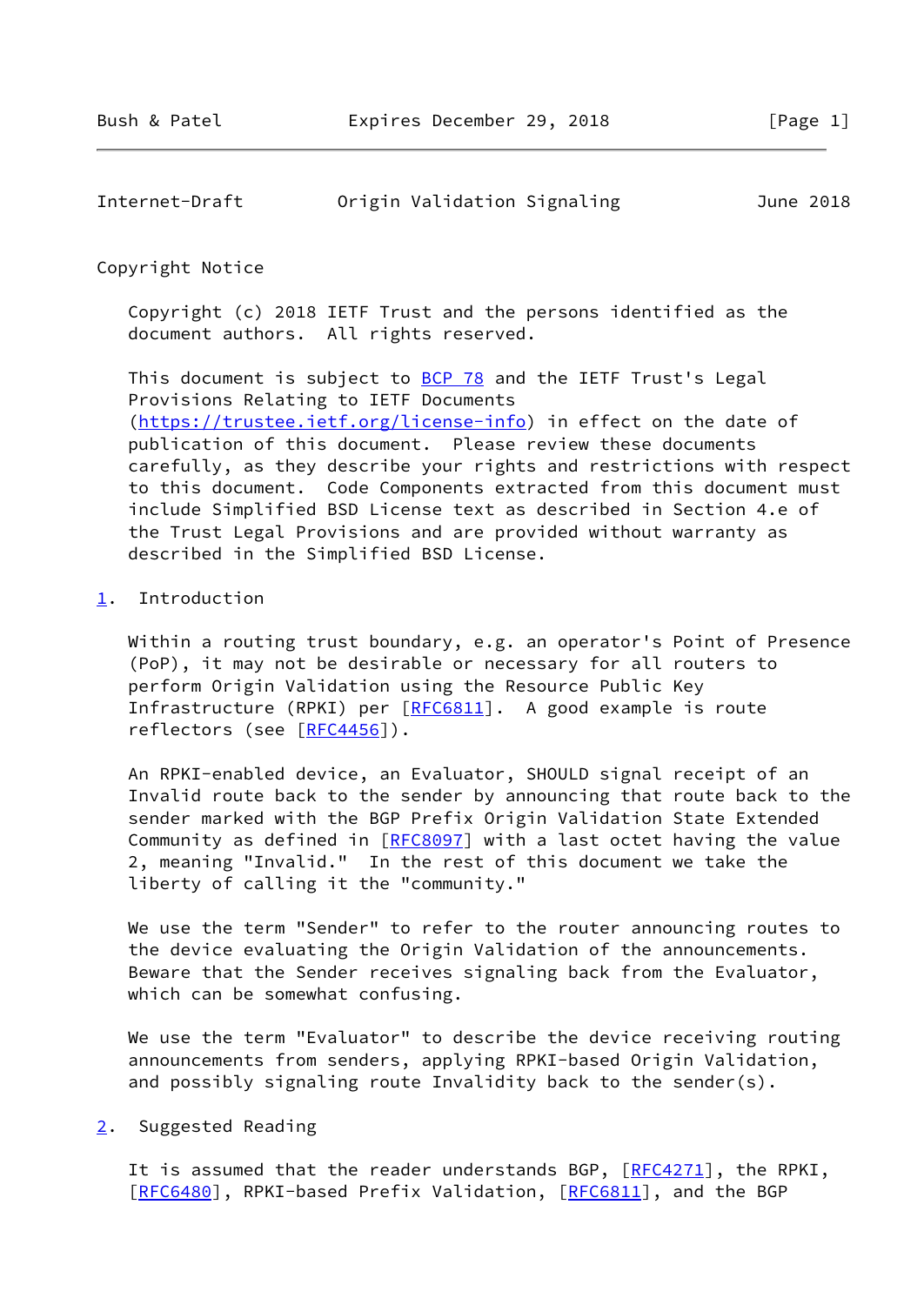Prefix Origin Validation State Extended Community as described in [\[RFC8097](https://datatracker.ietf.org/doc/pdf/rfc8097)].

Bush & Patel **Expires December 29, 2018** [Page 2]

Internet-Draft Origin Validation Signaling June 2018

### <span id="page-2-0"></span>[3](#page-2-0). Trust Boundary

 As a general rule, we discourage 'outsourcing trust,' i.e. letting others make security decisions for us. But there are operational environments with a somewhat wide trust boundary, a single operator's PoP for example.

 This is not outsourcing trust; this is remote decision making. It is not letting a third party make the decision; it is simply doing it on a different computer. It's trust in a distributed system, where what is (sometimes) called the Policy Decision Point is not the same as the Policy Enforcement Point.

As described in [\[RFC7115](https://datatracker.ietf.org/doc/pdf/rfc7115)], a PoP might have a single RPKI Cache, hence all trust is vested in it. So it is reasonable that routers in that PoP could share Origin Validation results instead of each doing full validation.

An [[RFC4456\]](https://datatracker.ietf.org/doc/pdf/rfc4456) Route Reflector Cluster is an obvious candidate for this approach. The route reflector(s) would perform Origin Validation and signal an Invalid route back to the sending client.

 [RFC8097] provides the obvious signaling mechanism, the BGP Prefix Origin Validation State Extended Community. The device performing OV SHOULD signal back to the sender by announcing the offending prefix marked with the extended community with the last octet having the value 2, indicating an Invalid route.

# <span id="page-2-1"></span>[4](#page-2-1). The OV Signaling Capability

 Unfortunately, the router sending the Invalid announcement is not normally expecting to receive it back. Therefore, both parties MUST agree on this feature by using a BGP Capability [\[RFC5492](https://datatracker.ietf.org/doc/pdf/rfc5492)].

 To advertise the OV Signaling Capability to a peer, a BGP speaker uses BGP Capabilities Advertisement [\[RFC5492](https://datatracker.ietf.org/doc/pdf/rfc5492)]. By advertising the OV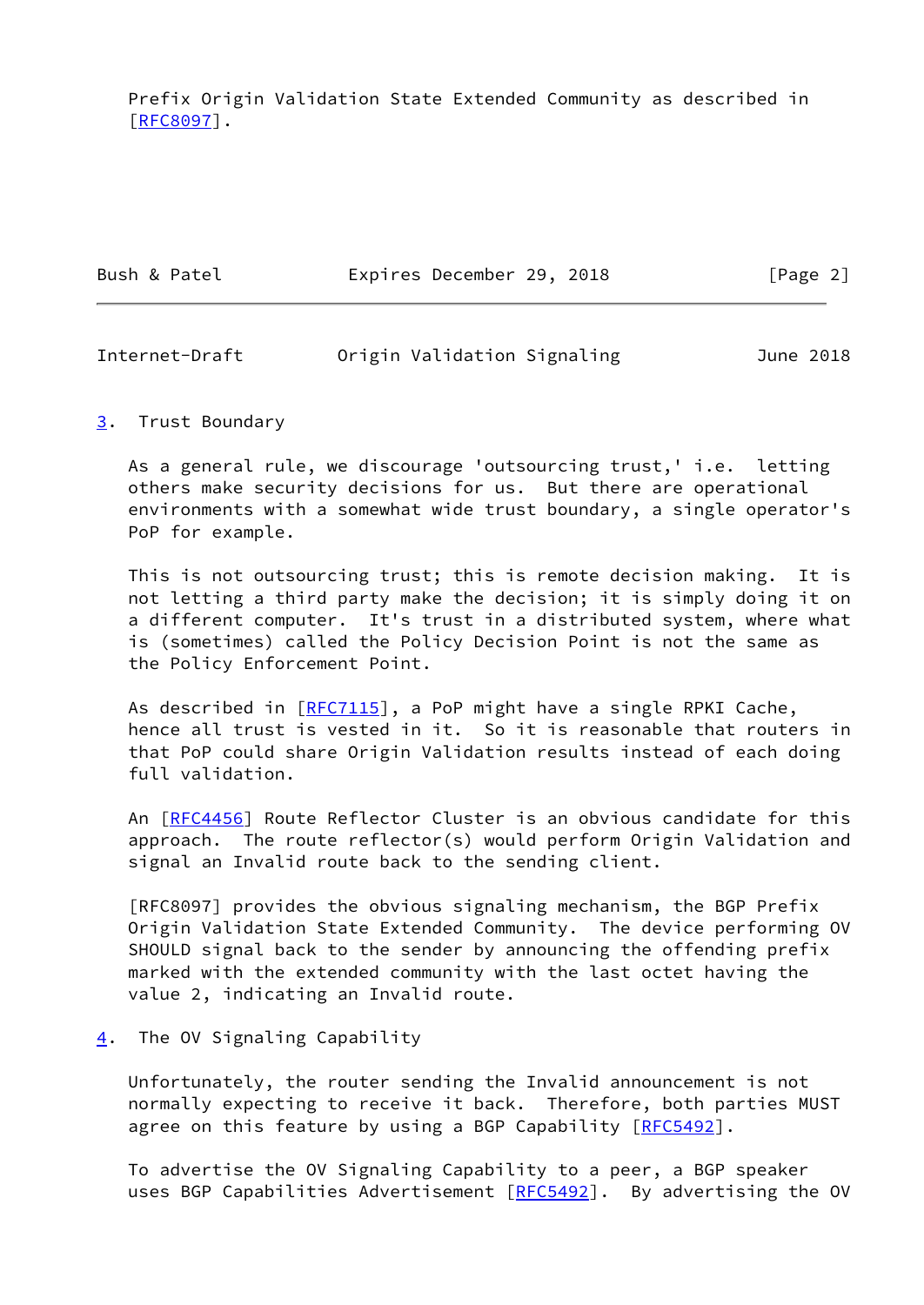Signaling Capability to a peer, a BGP speaker conveys that it is able to send, receive, and properly handle OV Signaling using the community.

 A peer which does not advertise this capability MUST NOT send OV Signaling, and BGP OV Signaling MUST NOT be sent to it.

 The OV Signaling Capability is a new BGP Capability defined with Capability code [TBD] and Capability length 0.

Bush & Patel **Expires December 29, 2018** [Page 3]

Internet-Draft Origin Validation Signaling June 2018

<span id="page-3-0"></span>[5](#page-3-0). Recommended Action

 This section assumes that the OV Signaling Capability has been negotiated by the sending and receiving routers.

 An Evaluating device which performs Origin Validation on a route received from a capable sender and finds a prefix with a particular origin AS to be Invalid (in the [\[RFC6811](https://datatracker.ietf.org/doc/pdf/rfc6811)] sense), MUST announce that prefix back to the sending router from which it was received with the Invalid origin AS and the addition of the community with the last octet being 2.

 A sender receiving the returned prefix announcement so marked MUST treat it the way it would treat an Invalid origin that it itself detected. It should withdraw all routes it had announced to that prefix with the Invalid origin AS. This includes withdrawing any instances of additional paths with that origin AS advertised under [\[RFC7911](https://datatracker.ietf.org/doc/pdf/rfc7911)].

 For a sender to properly evaluate the community returned by the evaluator, the sender MUST recognize the community before loop detection. This is a change to the Phase 2 Route Selection process of [\[RFC4271\] Section](https://datatracker.ietf.org/doc/pdf/rfc4271#section-9.1.2) 9.1.2.

 If a sender originally received the Invalid route from an evaluator within its trust boundary with which it has negotiated the OV Signaling Capability, it MAY also propagate that signal to the original sender.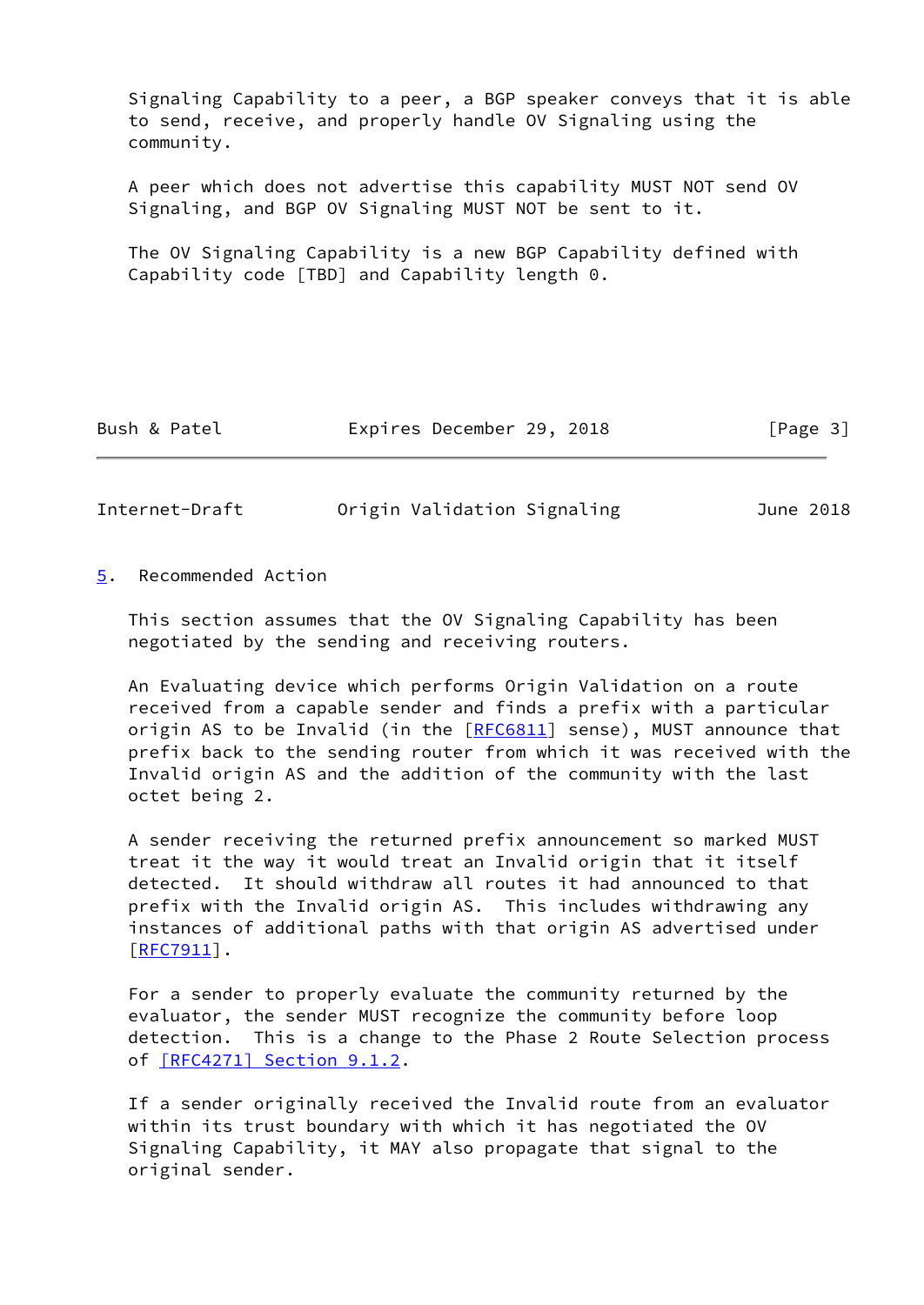### <span id="page-4-0"></span>[6](#page-4-0). Security Considerations

 As with all communities which cause semantic change, this use of the community may be abused as an attack vector. Therefore the operator MUST configure their incoming external border to strip the community.

 As the BGP sessions are already established using whatever channel security the operator chooses or not, this change specifies no additional channel or object security. Of course, the BGP transport should be protected for integrity and authentication. TCP-MD5 [\[RFC2385](https://datatracker.ietf.org/doc/pdf/rfc2385)] is available on almost all platforms. If more modern methods are available, they should be used.

 Outsourcing security is usually considered bad policy. Section [Section 3](#page-2-0) above discusses why that is not really the case here.

 Otherwise, this document does not create security considerations beyond those of [\[RFC6811](https://datatracker.ietf.org/doc/pdf/rfc6811)].

| Bush & Patel | Expires December 29, 2018 |  | [Page 4] |
|--------------|---------------------------|--|----------|
|              |                           |  |          |

| Internet-Draft | Origin Validation Signaling | June 2018 |  |
|----------------|-----------------------------|-----------|--|
|                |                             |           |  |

### <span id="page-4-1"></span>[7](#page-4-1). IANA Considerations

 This document requests the IANA assign the "OV Signaling Capability" to the BGP Capabilities described in Section 2.1 in the "Capability Codes" registry's "IETF Review" range [[RFC8126](https://datatracker.ietf.org/doc/pdf/rfc8126)].. This document is the reference for the new capability.

<span id="page-4-2"></span>[8](#page-4-2). Acknowledgments

 Thanks to Steve Bellovin for a serious security review, and Rob Austein for a useful security snark.

- <span id="page-4-3"></span>[9](#page-4-3). References
- <span id="page-4-4"></span>[9.1](#page-4-4). Normative References
	- [RFC2119] Bradner, S., "Key words for use in RFCs to Indicate Requirement Levels", [BCP 14](https://datatracker.ietf.org/doc/pdf/bcp14), [RFC 2119](https://datatracker.ietf.org/doc/pdf/rfc2119), DOI 10.17487/RFC2119, March 1997, <<http://www.rfc-editor.org/info/rfc2119>>.

[RFC2385] Heffernan, A., "Protection of BGP Sessions via the TCP MD5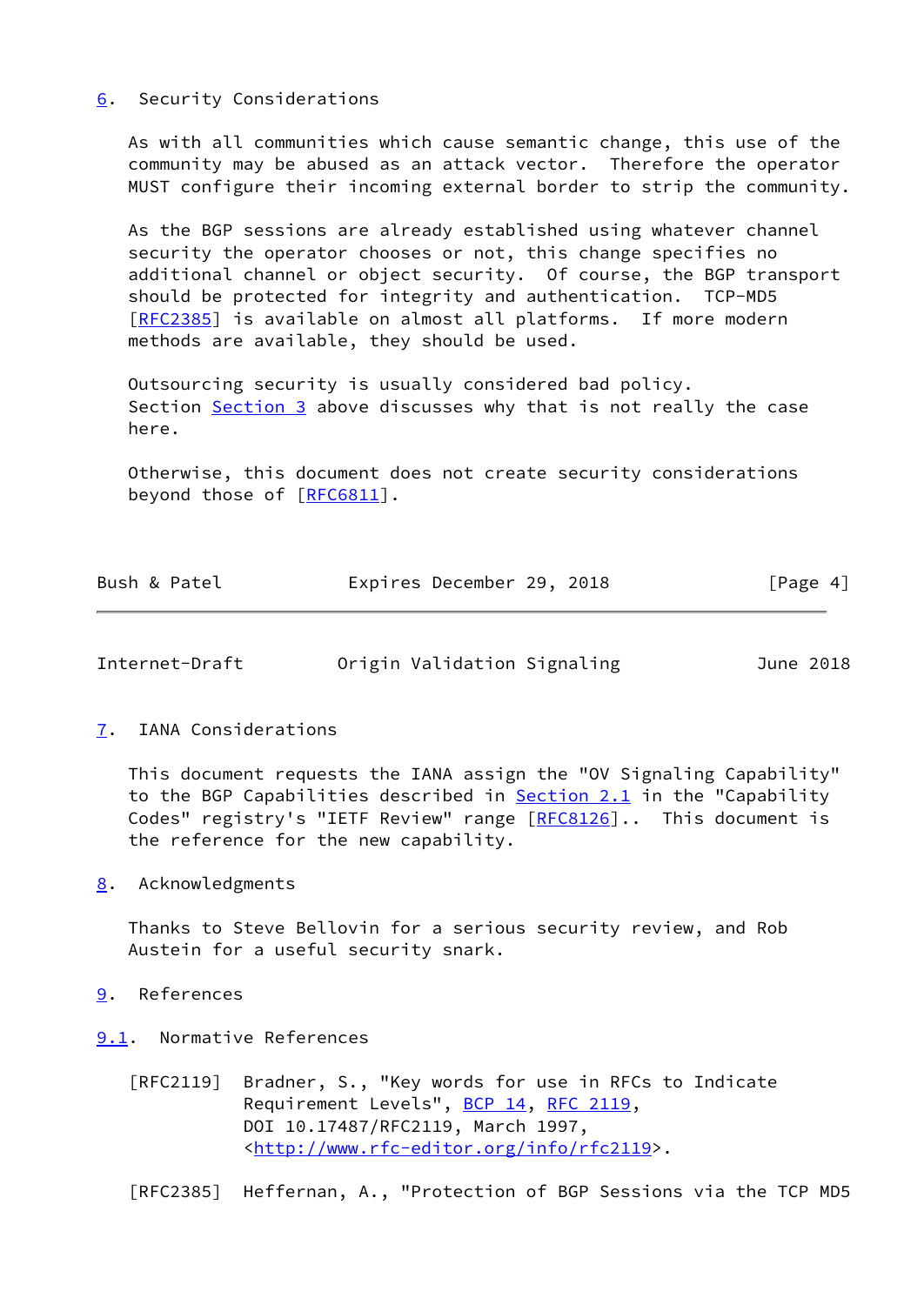Signature Option", [RFC 2385](https://datatracker.ietf.org/doc/pdf/rfc2385), DOI 10.17487/RFC2385, August 1998, [<http://www.rfc-editor.org/info/rfc2385](http://www.rfc-editor.org/info/rfc2385)>.

- [RFC4456] Bates, T., Chen, E., and R. Chandra, "BGP Route Reflection: An Alternative to Full Mesh Internal BGP (IBGP)", [RFC 4456,](https://datatracker.ietf.org/doc/pdf/rfc4456) DOI 10.17487/RFC4456, April 2006, <<http://www.rfc-editor.org/info/rfc4456>>.
- [RFC5492] Scudder, J. and R. Chandra, "Capabilities Advertisement with BGP-4", [RFC 5492](https://datatracker.ietf.org/doc/pdf/rfc5492), DOI 10.17487/RFC5492, February 2009, [<http://www.rfc-editor.org/info/rfc5492](http://www.rfc-editor.org/info/rfc5492)>.
- [RFC6811] Mohapatra, P., Scudder, J., Ward, D., Bush, R., and R. Austein, "BGP Prefix Origin Validation", [RFC 6811,](https://datatracker.ietf.org/doc/pdf/rfc6811) DOI 10.17487/RFC6811, January 2013, <<http://www.rfc-editor.org/info/rfc6811>>.
- [RFC7115] Bush, R., "Origin Validation Operation Based on the Resource Public Key Infrastructure (RPKI)", [BCP 185](https://datatracker.ietf.org/doc/pdf/bcp185), [RFC 7115,](https://datatracker.ietf.org/doc/pdf/rfc7115) DOI 10.17487/RFC7115, January 2014, <<http://www.rfc-editor.org/info/rfc7115>>.
- [RFC7911] Walton, D., Retana, A., Chen, E., and J. Scudder, "Advertisement of Multiple Paths in BGP", [RFC 7911](https://datatracker.ietf.org/doc/pdf/rfc7911), DOI 10.17487/RFC7911, July 2016, <<http://www.rfc-editor.org/info/rfc7911>>.

| Bush & Patel | Expires December 29, 2018 |  | [Page 5] |
|--------------|---------------------------|--|----------|
|--------------|---------------------------|--|----------|

- Internet-Draft Origin Validation Signaling June 2018
	- [RFC8097] Mohapatra, P., Patel, K., Scudder, J., Ward, D., and R. Bush, "BGP Prefix Origin Validation State Extended Community", [RFC 8097,](https://datatracker.ietf.org/doc/pdf/rfc8097) DOI 10.17487/RFC8097, March 2017, <<http://www.rfc-editor.org/info/rfc8097>>.
	- [RFC8126] Cotton, M., Leiba, B., and T. Narten, "Guidelines for Writing an IANA Considerations Section in RFCs", [BCP 26](https://datatracker.ietf.org/doc/pdf/bcp26), [RFC 8126,](https://datatracker.ietf.org/doc/pdf/rfc8126) DOI 10.17487/RFC8126, June 2017, <<http://www.rfc-editor.org/info/rfc8126>>.

<span id="page-5-0"></span>[9.2](#page-5-0). Informative References

 [RFC4271] Rekhter, Y., Ed., Li, T., Ed., and S. Hares, Ed., "A Border Gateway Protocol 4 (BGP-4)", [RFC 4271,](https://datatracker.ietf.org/doc/pdf/rfc4271) DOI 10.17487/RFC4271, January 2006,